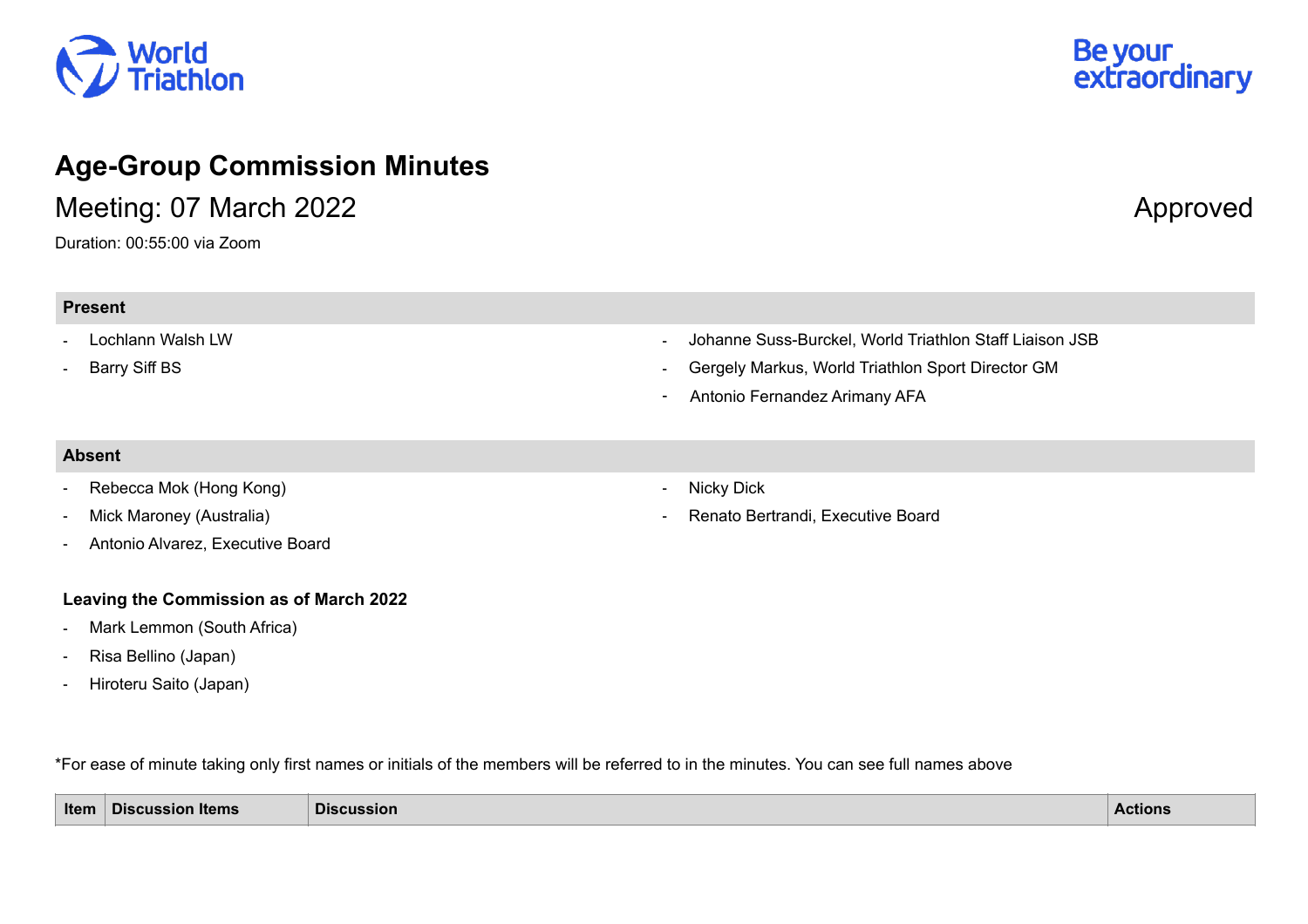



| 1 | Replacement of member | Mark Lemmon (RSA), Risa Bellino and Hiroteru Saito (JPN) are leaving the Commission. |                                                                                      |
|---|-----------------------|--------------------------------------------------------------------------------------|--------------------------------------------------------------------------------------|
|   |                       | LW, BS: We suggest to have 2 representatives per Continent.                          |                                                                                      |
|   |                       | Candidates:                                                                          | Africa. Nicky to                                                                     |
|   |                       | <b>AFRICA</b>                                                                        | contact Yaw and<br>Alexis and                                                        |
|   |                       | 1. Yaw Boakye Yiadom (Ghana)                                                         | confirm their                                                                        |
|   |                       | 1. Alexis MBARAGA (Rwanda)                                                           | interest/<br>involvement and                                                         |
|   |                       | Sabeur GHARBI (Tunisia)                                                              | level of English                                                                     |
|   |                       |                                                                                      |                                                                                      |
|   |                       | <b>ASIA</b>                                                                          | Asia. Is Rebecca                                                                     |
|   |                       | 1. Yelena Kun (Uzbekistan). English/marketing ++                                     | Mok still<br>interested to                                                           |
|   |                       | 1. Yu Kawachi (Japan). Big NF in terms of AG participation in World Chps             | continue with the<br>Commission ?                                                    |
|   |                       | Faisal Al Muhanna (Kuwait)                                                           | Nicky to confirm                                                                     |
|   |                       | Tony Tan (Malaysia). No involvement in NF                                            | with Yu and<br>Yelena's                                                              |
|   |                       | Julin Oapirat (Thailand)                                                             | interest/                                                                            |
|   |                       | Bermet Imanalieva (Kyrgyzstan). Woman, C1 English, young                             | involvement<br>(possibility to join<br>late night calls?)<br>and level of<br>English |
|   |                       |                                                                                      |                                                                                      |